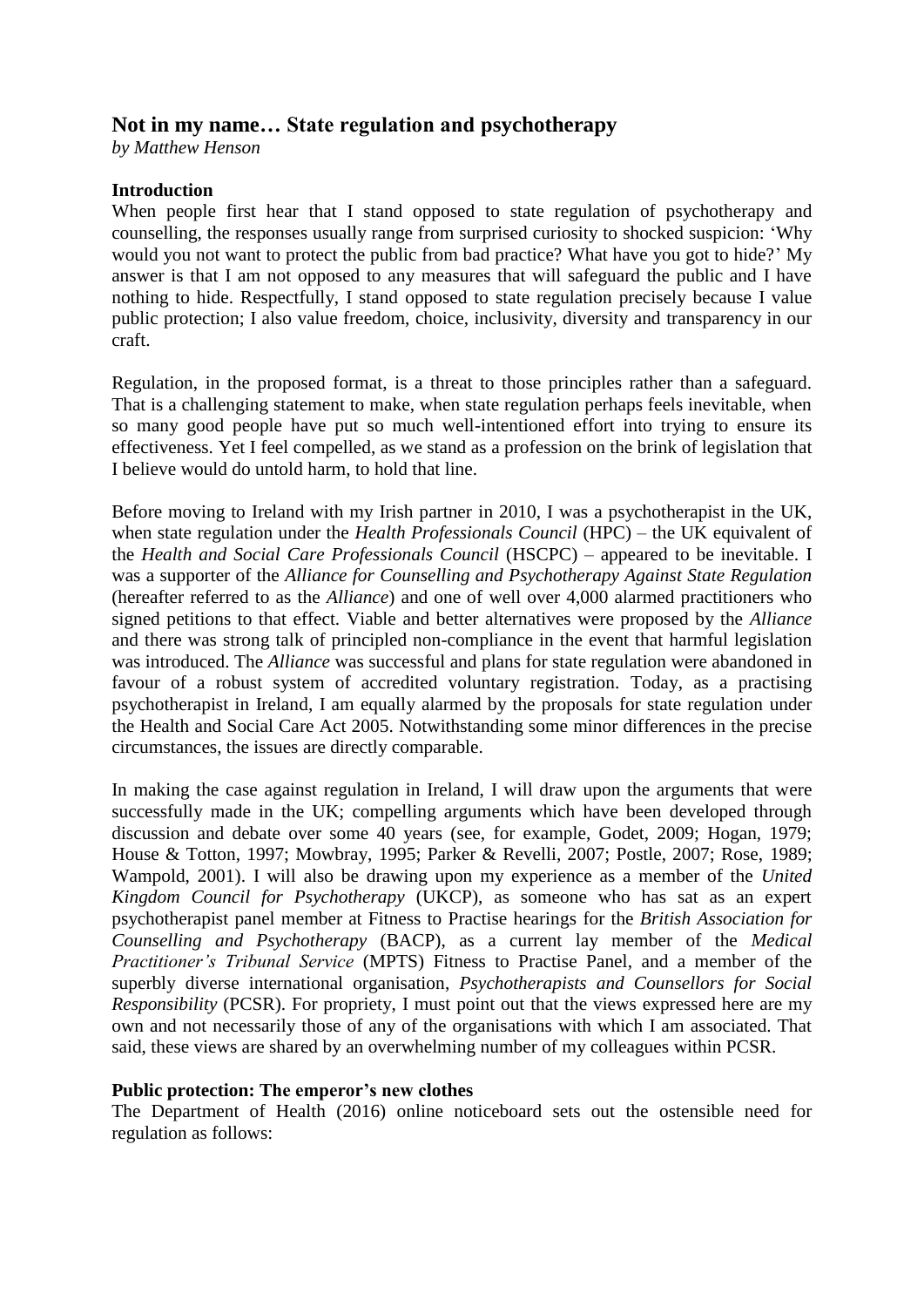*Counsellors and psychotherapists assist with people with psychological, emotional and or mental health issues. There is concern that, in many cases, there is no statutory oversight of their competence and conduct and that some practitioners lack the qualifications and professional training needed to work with such vulnerable clients.*

This perceived need for public protection against bad practice and unscrupulous practitioners is almost exclusively cited as the reason why state regulation is necessary. If such widespread abuse were occurring, state regulation might be appropriate. However, the case *for* state regulation has never actually been made. It is simply assumed. 'Bad practice' is presented as synonymous with anything that does not conform to limiting criteria confirming it as 'evidenced-based' within the narrow tradition of empirical positivism. Similarly, it is assumed that anyone who practices any form of therapy outside of those narrow confines (regardless of effectiveness) must be a rogue, free from any personal or professional ethics.

This image is portrayed time and again within the media. In an article in the Irish Independent, for example, Lynch (2016) tells us that the IACP "*know*" that in the "*gap between the demise of the stigma and the beginning of real regulation, there has sprung up a whole cottage industry of quacks, and it's only a matter of time before there is a scandal*". Like every other article that peddles this type of scaremongering, absolutely no evidence is offered by the author to back up his claims. Instead, as is also so often the case, in place of the non-existent solid facts, Lynch offers only misrepresentations of the therapeutic frame: "*if time's up they will check their watch and kick you out*", and witticisms: "*I once saw a therapist who arrived wearing socks and sandals and I spent the hour wondering how sage his advice could really be if that was his choice of footware*" (ibid). Funny perhaps, but no substitute for actual evidence that state regulation is needed. Importantly, as Lynch acknowledges, we are in fact in the time "*before there is a scandal*" to the extent that regulation might be necessary, not *after* a series of scandals, which is the usual prerequisite for this type of public outcry. Such scandal has not yet happened (and might never). Of course, every profession must tolerate ill-informed journalism. That isn't the issue and Lynch's article needn't be taken seriously, save that it does highlight the real problem; that is, the extremely problematic basis upon which regulation is perceived as necessary.

The reality is that the majority of therapists subscribe to very high ethical standards. On this issue, *The Maresfield report on the regulation of psychotherapy in the UK* (2009) has the following to say:

*Therapists accept that their clients need the highest possible form of protection from inadequate and unethical practitioners. No therapy organisation or individual has argued against this principle. Indeed, therapists have consistently been open and active to strengthen the effectiveness of their current systems by all reasonable means. However, there is no research-based evidence suggesting that the client-group here is in the degree of danger that would justify being forced into a type of regulation that, in many respects, is unsuitable and unworkable for current professional practices… [The focus is] on two central issues regarding protection of the public: that any unscrupulous individual may set up a brass plate advertising their services as a therapist, and that, once struck off by a professional body, a therapist can simply continue to practise independently. Yet neither of these concerns is addressed by HPC regulation. HPC regulate professional titles not functions, so as long as the individual does not use a title protected by HPC, they can set up shop through use of any unprotected title: life coach, mentor, lifestyle consultant etc. As the BACP pointed out*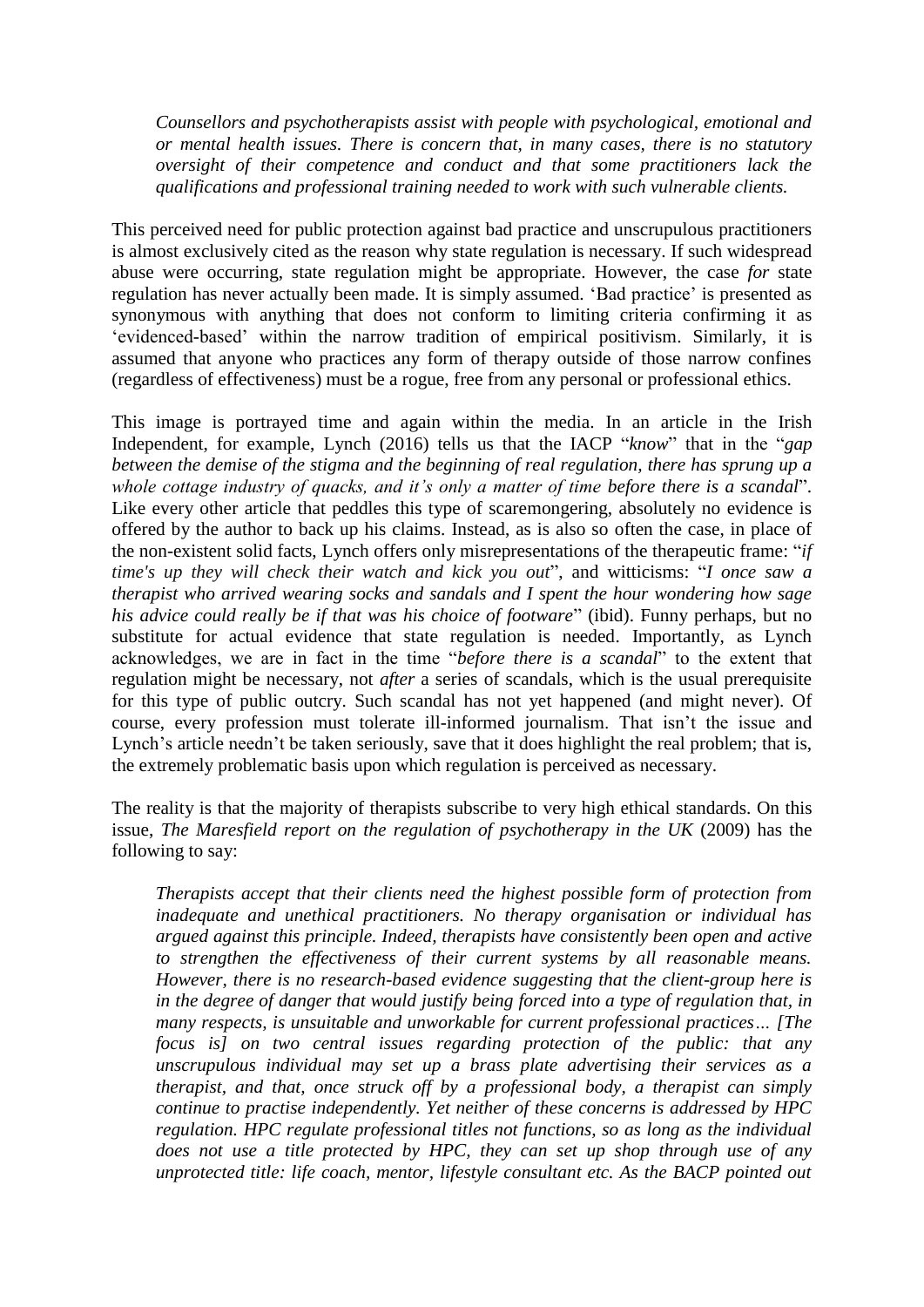*to the Department of Health: "the protection of a title, which is the main means by which statutory regulation operates, is proven to be ineffective: practitioners are able to re-title and re-brand themselves and continue working".*

(Arbours Association et al, 2009: 8-9)

Based upon figures from the UK, statistical analysis of actual complaints does not support regulation under state sponsored bodies like HPC. Voluntary bodies like UKCP compare much more favourably. In 2007, HPC spent £2.9m to protect the public in just 12 cases to answer. For 2008, £3.76m was the cost of protecting the public in 18 cases to answer. For 2009, £4.66m was the cost of protecting the public in 17 cases to answer. The complaints process of bodies like the UKCP are more cost effective and more appropriate for the profession. The UKCP also has a much higher rate of finding that complaints from members of the public have a case to answer than the HPC (UKCP 89.5% case to answer against only 29% HPC; ibid).

It is a fine irony, if not also hypocrisy, that the stated need for narrowly defined 'evidencebased' practice is itself not evidence-based within its own terms of reference; it is a fallacy. Moreover, in the small number of cases where bad practice and genuine abuse does occur, members of the public are already protected by the laws of the land. Civil and criminal proceedings can be brought against therapists who behave in ways which are harmful. This is acknowledged by the Government, who note that whilst:

*counsellors and psychotherapists are not currently designated under the Health and Social Care Professionals Act 2005… they are, however, subject to legislation similar to other practitioners including consumer legislation, competition, contract and criminal law*.

(Department of Health, 2016)

The idea that professional sanctions will be a greater deterrent than the prospect of a criminal conviction (and in serious cases a prison sentence) is at best questionable. But it is not simply a case of: *if it ain't broke don't fix it*. State regulation would not only be ineffective but actively harmful for both the profession and its clients.

#### **One size fits one**

The system of regulation for health and social care professionals, and its associated complaints and redress procedures, is based around a health consumer model. As the *Alliance* points out, this model is very problematic when applied to the therapeutic arena:

*Although many counsellors and psychotherapists work in medical settings, their work is not a branch of medicine nor an activity ancillary to medicine. Most forms of therapy do not focus exclusively on the relief of symptoms, but emphasise creating and exploring a relationship. If there is a goal, it is a general improvement in the quality of life (so that client satisfaction, rather than the improvement of an isolated symptom, is the appropriate measure of effectiveness). Regulation [alongside medical professionals] implies medical values and criteria which are in many ways antithetical to psychotherapy and counselling.*

(Atkinson et al, 2009)

Many forms of therapy do not fit the health consumer model and by necessity stand outside of that system. For example, many therapists regard the notion of selling 'an hour of therapy'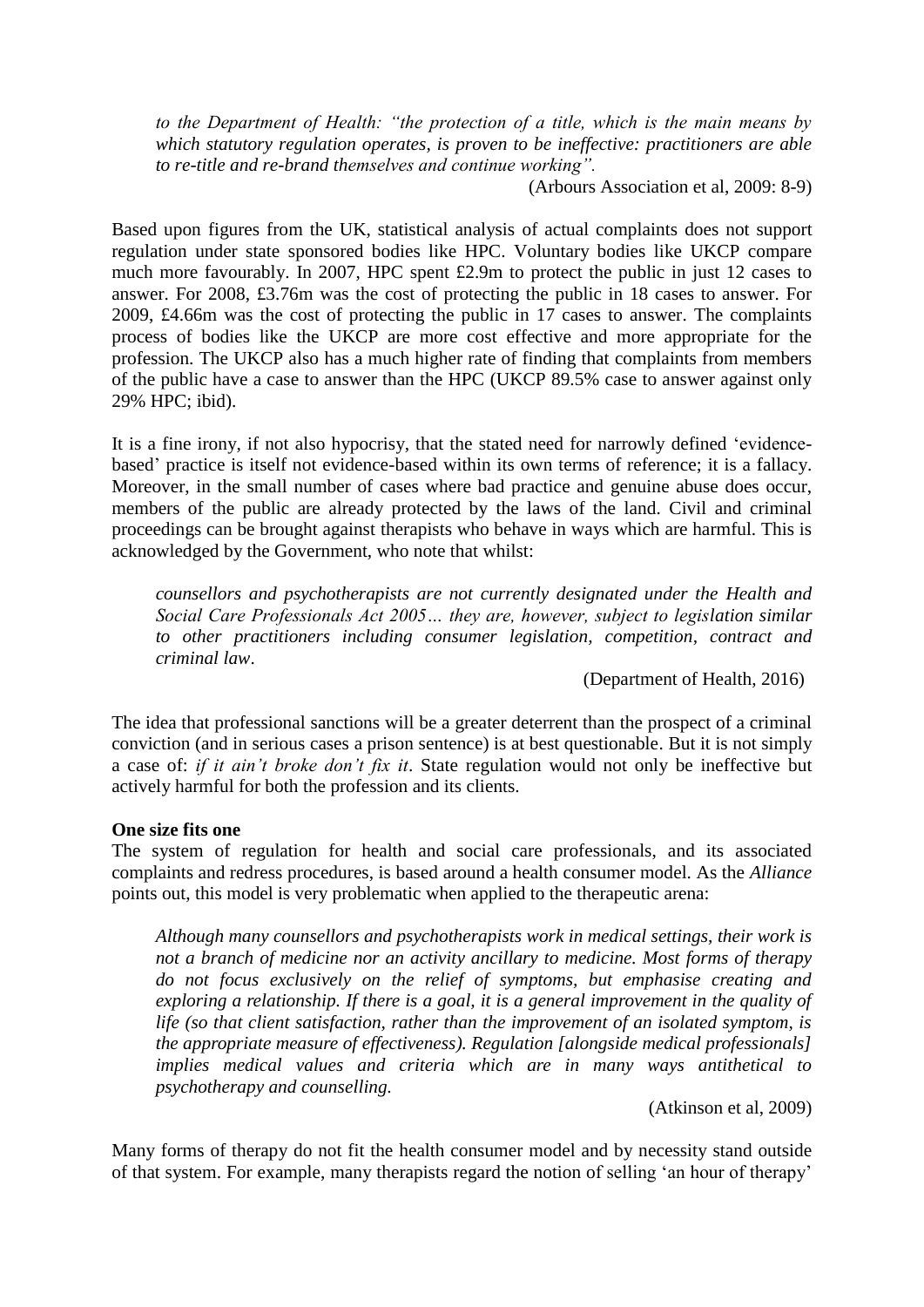as nonsensical. What is offered is something that does not fit a consumerist conceptualisation of what is being 'bought' and 'sold'. Clients of these practitioners are buying a *therapeutic relationship*, which is something co-created; not – like medicine – something only supplied by one and only consumed by the other.

Within this relational context, effective therapy requires an exploration of everything that can and does happen within the therapeutic relationship, both *good* and *bad*. The conceptual framework and language employed differs between modalities, but most models regard rupture and repair as essential components of the *therapeutic alliance*. When things go 'wrong' in therapy, good therapists stick around and remain open to exploration. Healing occurs precisely through this process of rupture and repair, rather than despite it; this is one of the bases upon which some practitioners use *purposeful misattunment* as a deliberate intervention.

Relational healing of this nature requires courage, from both client and practitioner, and a willingness in both parties to take risks. This usually results in the long-term benefits that clients are seeking, but in the short term these risks can be scary and temporarily destabilising. It is essential that practitioners have the courage to trust and support the process, which in turn requires a system that is appropriately challenging in a supportive way. The psychotherapeutic community, across modalities, knows the truth of this from well over a hundred years of collective experience. Hence:

*Psychotherapy and counselling cannot therefore be made to conform to safety-first culture. State regulation will only strengthen the existing trend towards defensive practice – that is, practice which is more concerned to protect the practitioner from complaint than to help the client's growth and self-understanding*.

(Atkinson et al, 2009)

State regulation in the current proposed form does not take account of this essential difference between medicine and therapy. In its very nature, it promotes litigation based upon the consumer ethos, with the likely outcome that ruptures will be taken outside of the therapeutic relationship at an early stage, destroying the therapeutic alliance in the process and possibly perpetuating a relational dynamic that may well be the cause of the client's difficulties in the first place. This in turn perpetuates a fear-based system, with clients increasingly seen as potential complainants, leading inevitably to those presenting with complex and/or challenging therapeutic needs finding it increasingly difficult to locate a therapist willing to work with them.

Most therapeutic contracts are between adults, yet the suspicion that clients and therapists cannot be trusted to contract appropriately for themselves infantilises the process. This presents an unnecessary, unhelpful and potentially harmful barrier to all modalities of therapy where, for example, childhood attachment styles are explored. How can clients ever fully occupy their adult selves in therapy, if both clients and therapists can only operate in a system which implicitly regards them as children in need of parental oversight?

## **What is really being protected and what is really being excluded?**

For the past 12 years, I have sat on various tribunal panels alongside judges, psychiatrists, clinical and forensic psychologists, chief police officers and senior social workers. In these circles, I tire of constantly feeling the need to justify my professional existence. This taps into the deepfelt longing I often experience within our profession, for us to be taken seriously and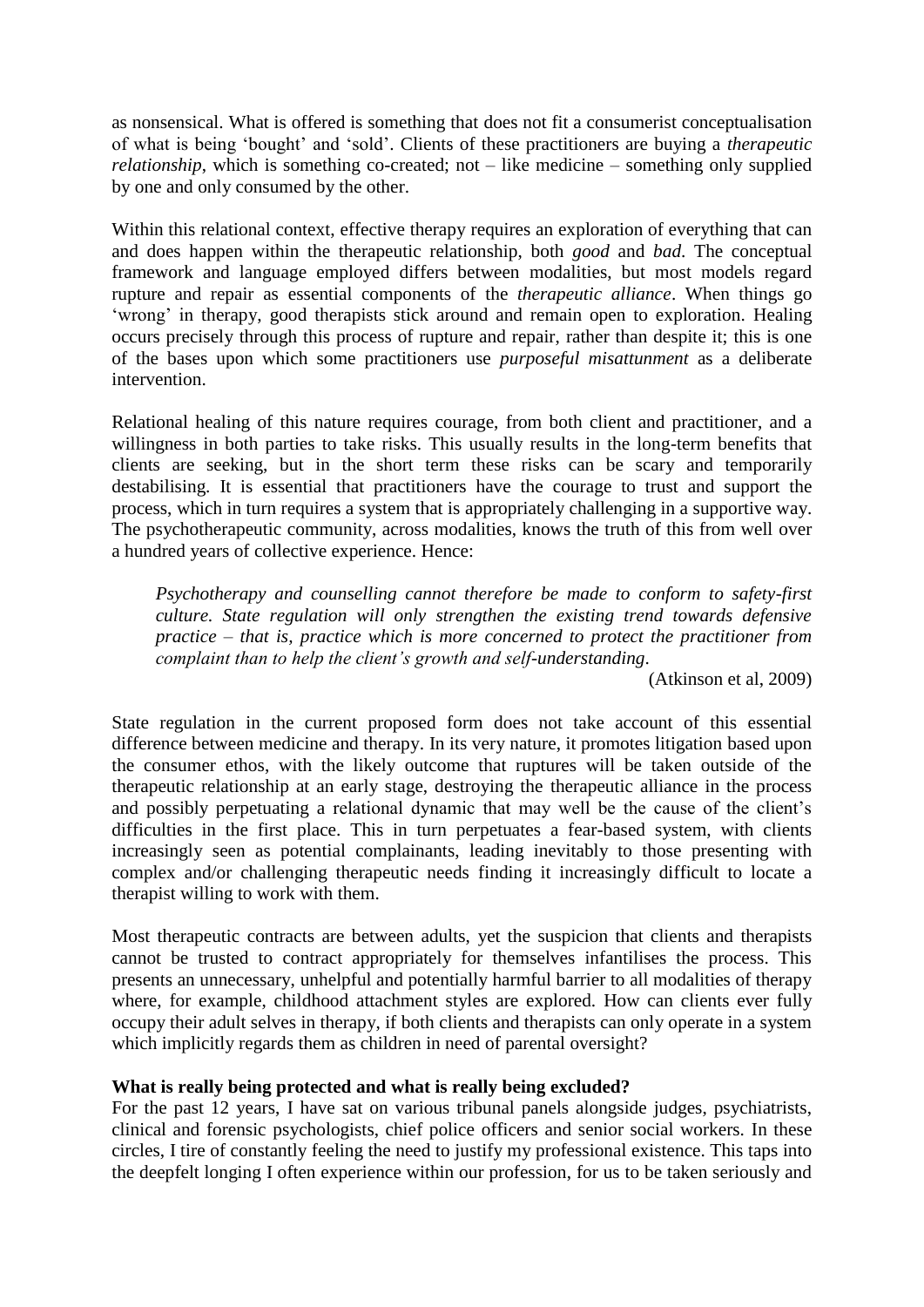valued as the skilled, competent, knowledgeable and clinically wise practitioners that we are. Within that context, state regulation looks attractive upon first impression. Acknowledgement by the state in line with Quality and Qualifications Ireland (QQI) competencies implies 'my qualification is as good as that of any other professional'. Who wouldn't want that? The problem is that whilst state regulation would bring us more firmly into the system, the system is both medical and hierarchical; it doesn't fit what we do and, in any event, we would remain close to the bottom of it. More importantly, the cost of whatever validation state regulation might bring is unacceptable.

The Department of Health noticeboard states that its intention for state regulation:

*is primarily by way of the statutory protection of professional titles rather than restricting scopes of practice. The use of protected titles is restricted to practitioners… [who] must comply with a code of professional conduct and ethics and are subject to "fitness to practice" rules similar to those applying to nurses and doctors*.

(Department of Health, 2016)

Proponents of regulation state that there is no interest in restricting scopes of practice, yet the current proposals will have precisely that effect; the only people who could practice as 'psychotherapists' and 'counsellors' would be those who adopt a frame of reference for their work based on empirical positivism (similar to nurses and doctors). This empirical positivism, which is only one definition of objectivity, is the basis of the QQI standards proposed as the baseline qualification for all psychotherapists and counsellors.

QQI standards are woefully inadequate as benchmarks for much therapeutic activity. As already noted, successful outcomes in counselling and psychotherapy are almost always dependent upon the practitioner's ability to establish and maintain effective therapeutic relationships with clients. Whilst this requires sufficient working theoretical knowledge, there is no correlation between academic prowess and the ability to work therapeutically with individuals in distress. QQI standards are weighted heavily in favour of academia and would serve as a significant barrier to many otherwise potentially excellent practitioners from training in the field. This would be an unacceptable development in terms of client welfare.

The view of the *Alliance* on this matter is that:

*Many practitioners see their work as more an art than a science: a series of skilled improvisations in a relational context, where each client, and indeed each session, offers unique issues and demands unique responses. Such an activity cannot be captured by a list of 'competencies', however elaborate; at best, such a list can offer only a parody of therapeutic practice. Yet regulation by civil servants, who themselves know nothing of the field they are regulating, demands an 'objective' version of our practice, even if this falsifies its nature. The inconvenient reality is that the field consists of many groups and individuals doing some of the same things in some of the same ways, but with many small and significant differences and with constant invention and variation – which has always driven advances in practice… Any attempt to impose a quasi-objective framework of standards and competences not only stifles creativity in the field, it also damages the therapeutic work with the client. In trying to apply a predetermined set of external principles to a particular individual, the practitioner must override the client's individuality and sacrifice the therapeutic process to the demands of a fixed technique. This is ethically unacceptable for the practitioner as well as*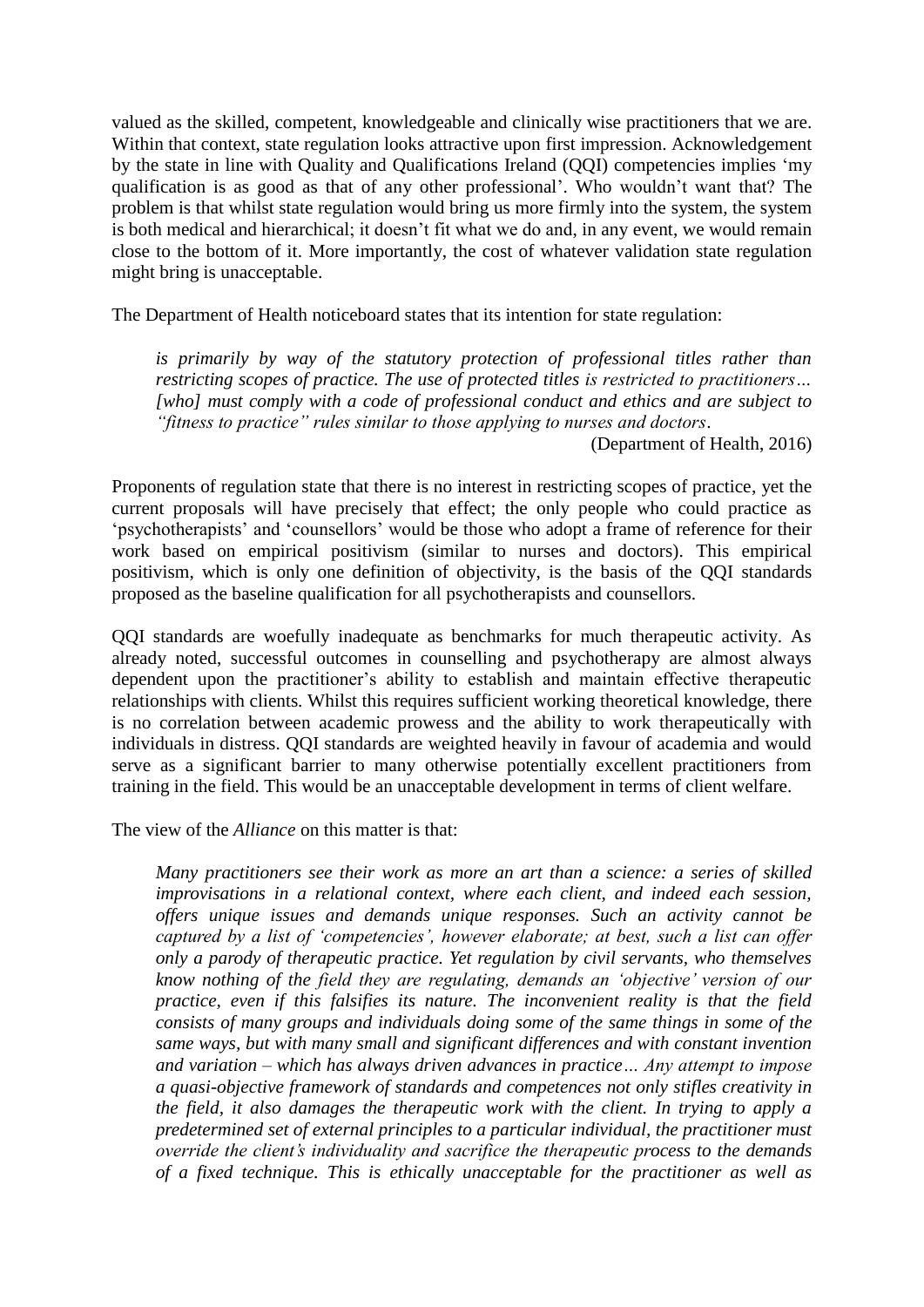Rather than vulnerable members of the public, protected titles only really protect vested interests; that is only the interests of those therapists who align their practice along medical model lines and, by extension, only the interests of those clients who are able to benefit from that model. Everything and everyone else – regardless of actual effectiveness – is unacceptably excluded from this monoculture:

*The HPC brings with it mechanisms that may be suitable for professions allied to medicine, but which threaten the survival of the very essence of psychotherapy. Therapy is forced into a one-size-fits-all model of healthcare intervention, with its focus on outcomes and protocol-based procedures. HPC's current Standards of Proficiency for psychotherapy effectively exclude many of the most widely practised forms of therapy, which cannot be made to fit its framework. By marginalising and even making illegal those forms of therapy which follow a different model, HPC regulation would deprive the public of their free choice of which therapists to consult.*

(Arbours Association et al, 2009: 9)

This is also the risk of state regulation in Ireland under HSCPC.

Protected titles also need to be considered alongside the principles underpinning *Equal Opportunities*, *Anti-Discriminatory Practice*, *Inclusivity*, *Diversity* and valuing *Individual Difference*. Therapists should be leaders in championing these principles, perhaps more so now than ever before, when we consider the current global trend towards self-interest and intolerance of difference that underpins recent events in America, Britain and across Europe. Serious barriers already exist which inhibit people from disadvantaged and marginalised communities from accessing counselling and psychotherapy. This problem is exacerbated by relatively small numbers of people from minority and/or marginalised groups being able to train as therapists.

Notwithstanding that reality, the counselling profession – in particular – in Ireland, perhaps more so than any other European country, has a rich heritage of being a genuine communitybased activity. In Ireland, counselling has developed within the humanistic integrative tradition of being *of* the people and *for* the people. It is this heritage, rather than any specific titles, that must be protected, promoted and widened to reach all sections of Ireland's marginalised communities. Protected titles are by their very definition *exclusive*, and would make it even harder for individuals from the more marginalised communities to have access to practitioners from those same communities.

Any system of restriction, particularly one based upon such narrow and arbitrary academic standards, would be a seriously harmful retrograde step – for me, my many diverse colleagues who practice as unique *and* ethical therapists, and, most importantly, the many, many clients who benefit from what we uniquely offer.

#### **Conclusion**

The constant allegations of quackery we endure are exhausting and they hurt. One, understandable, response is to try to contort what we offer professionally into a monoculture that does not fit. Another response is to resist; to truly value the rich diversity that underpins our profession; to occupy the ambiguous and challenging relational spaces with courage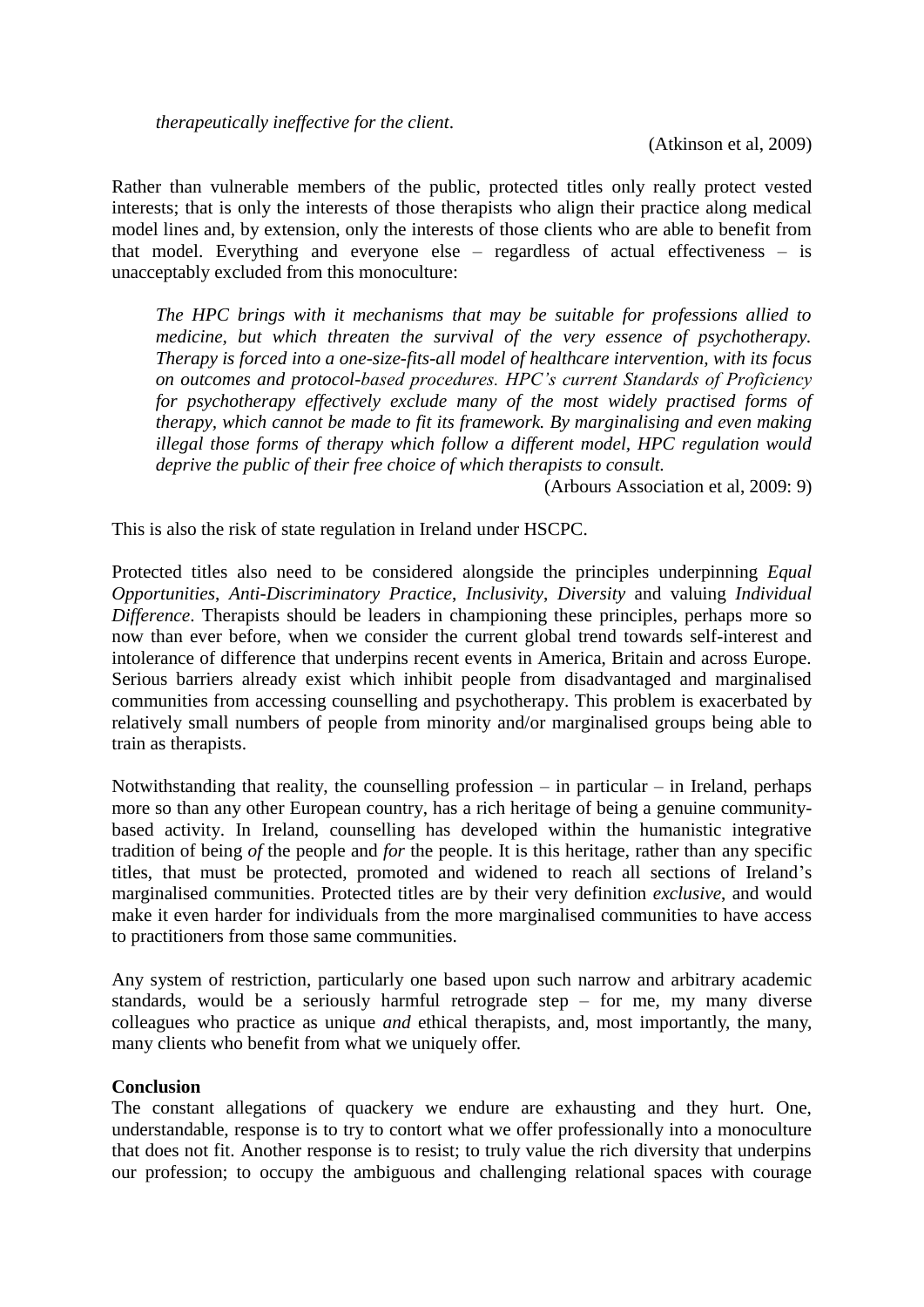rather than shame; to continue to develop the organisations (and their codes of ethics) to which we voluntarily subscribe; and to really protect our clients by insisting upon a working environment which does not systematically undermine therapeutic processes through the promotion of fear-based and infantilising practices.

Not only viable, but also better alternatives for public protection exist. That is why the *Alliance* was successful in the UK. I do not know whether there is appetite for a similar alliance in Ireland. I do know that it is not too late. I do hope that enough of us will say: "No, not in my name".

## **Acknowledgements:**

I am very grateful to the editorial board of *Inside Out* for inviting this article. The invitation is itself a lovely example of the healthy ethical regard for difference and debate which state regulation implicitly threatens to stifle.

My thanks to the Alliance for Counselling and Psychotherapy Against State Regulation and Psychotherapists and Counsellors for Social Responsibility, in particular, Professor Andrew Samuels and Nick Totton, for their assistance and moral support with this article.

**Matthew Henson** is a fully qualified and fully voluntarily accredited existential psychotherapist in private practice. Email: info@matthewhenson.ie

### **References:**

Arbours Association, Association for Group and Individual Psychotherapy, Association of Independent Psychotherapists, Association of Psychoanalysis Users, Cambridge Society for Psychotherapy, Centre for Freudian Analysis and Research, The College of Psychoanalysts UK, The Guild of Psychotherapists, The Philadelphia Association and The Site for Contemporary Psychoanalysis. (2009). *The Maresfield report on the regulation of psychotherapy in the UK*. London: Author.

Atkinson, P., Baker, K. Brown, T., Georgiou, P., Gladstone, G., Gloster-Smith, J., House, R., Jenkins, R., Jones, K., Klein, R., Leader, D., Litten, R., Low, J., Musgrave, A., Postle, D., Prall, W., Priestman, A., Reeves, R., Samuels, A., Soth, M., Suart, J., Totton, N. ,Wilson, C., Wolf, B., & Wright, J. (2009). *Alliance for counselling and psychotherapy against state regulation statement.* Retrieved 18 March 2009 from [http://www.allianceforcandp.org/D](http://www.allianceforcandp.org/)epartment of Health (2016). *Proposed regulation of Counsellors and Psychotherapists under the Health and Social Care Professionals Act 2005.* Retrieved 18 December 2016 from http://health.gov.ie/blog/publications/proposedregulation-of-counsellors-and-psychotherapist-under-the-health-and-social-careprofessionals-act-2005/

- Godet, M. N. (2009). *Des psychothérapeutes d'état à l'état thérapeutique*. Paris: L'Harmattan.
- Hogan, D. (1979). *The regulation of psychotherapists*. Cambridge, Mass: Ballinger Pub. Co.
- House, R., & Totton, N. (eds). (1997). *Implausible professions: Arguments for pluralism and autonomy in psychotherapy and counselling*. London: PCCS Books.

Lynch, D. (2016, December 11). The mental health stigma has faded but the quacks are thriving. *The Irish Independent.* Retrieved 18 December 2016 at http://www.independent.ie/opinion/analysis/the-mental-health-stigma-has-faded-butquacks-are-thriving-35284300.html